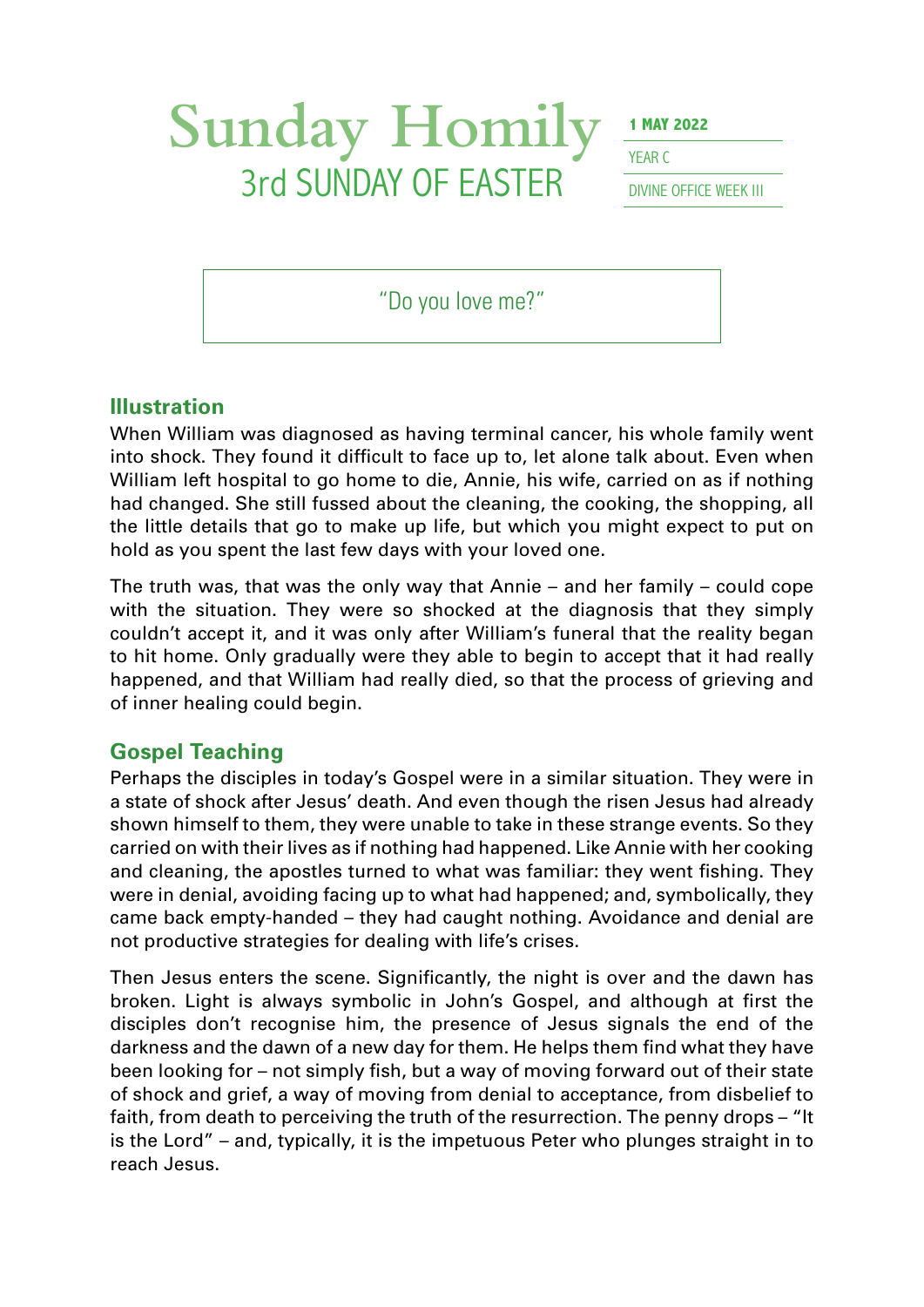The scene that follows illustrates how Jesus helps Peter to move forward. He gently leads Peter to face up to his past. Perhaps the easiest thing would have been for Jesus to have glossed over Peter's threefold denial. But Jesus knows that if Peter is to move on, he needs to confront his past and grow from it. So, gathered around a charcoal fire, reminiscent of the charcoal fire by which Peter had stood the night he denied Christ, Jesus gently begins the healing process. He knows that Peter's denials have been eating away inside him, and so he gives Peter a chance to be redeemed, to make good the past. By his questioning, Jesus is actually helping Peter overcome the wound that he had inflicted on himself, pouring in his forgiveness and healing. This time Peter is able to make more than a merely impetuous profession of love: he makes a deep commitment. This is what Christ elicits from Peter – for Peter's sake – so that Peter will be able to face his future without running away again, without denying the Lord he loves.

## **Application**

In our own lives, we meet situations that cause us shock, which we find hard to accept or deal with. There are things in the past of each one of us that are painful and in need of healing or forgiveness. If we try to avoid them and just focus on the superficialities of our daily lives, these wounds will eat away inside us. They will keep us in the tomb of denial, anger, despair, darkness. We will remain dead inside.

But if, like the beloved disciple, we can recognise the presence of the Lord, he will help us face our problems and heal our wounds, as he helped Peter. We find in Christ not condemnation and recrimination, but forgiveness and acceptance of who we are. He is the light that can dispel our inner darkness, the hope that drives away despair. And if, like Peter, we can commit ourselves in love to Christ, he will invite us to follow him and to exercise a loving, pastoral responsibility towards others: "Feed my sheep." This will undoubtedly lead us to the cross – but the future need hold no terror for us, for the cross always leads us to the light of the resurrection.

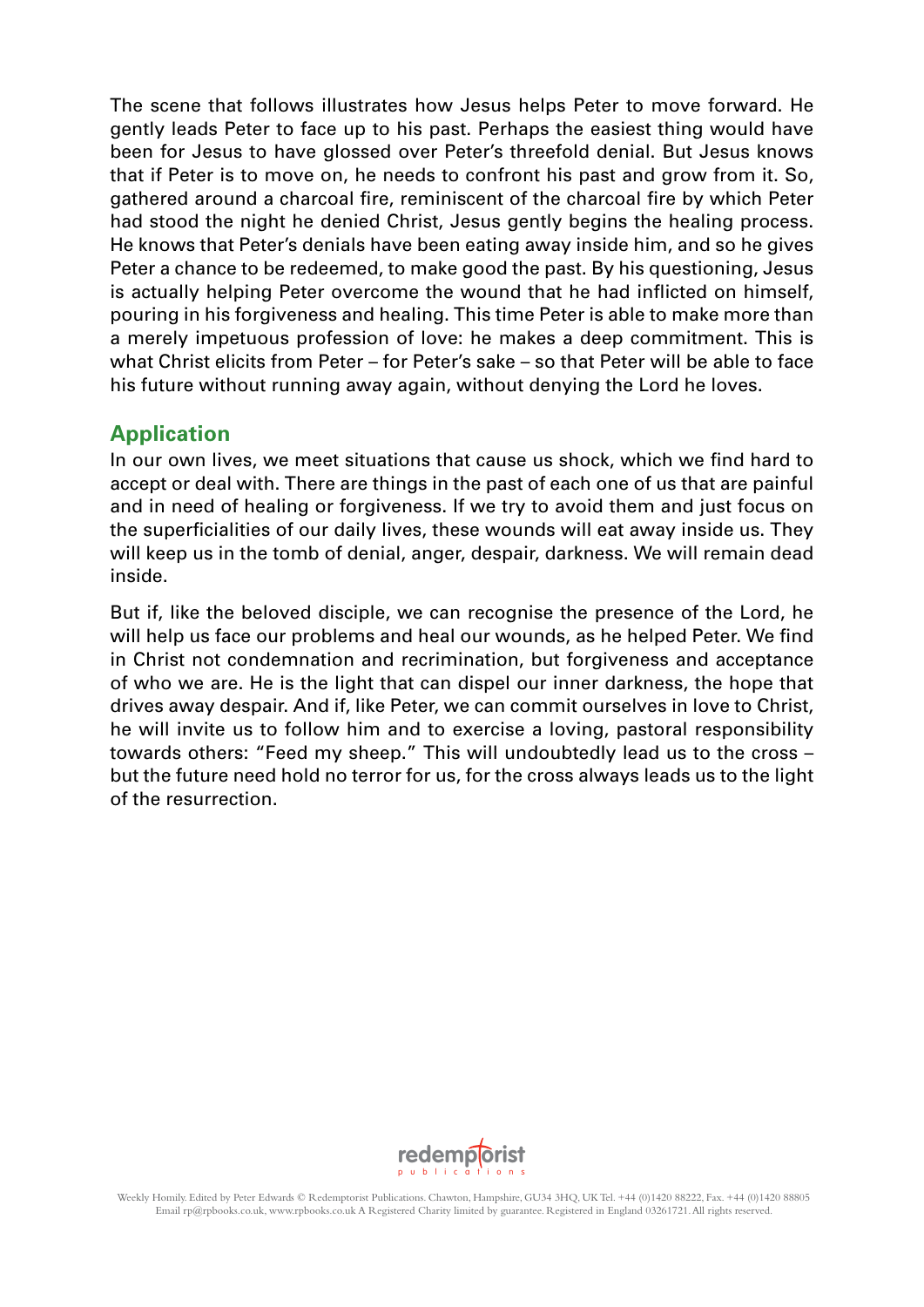# Sunday Homily **8 MAY 2022** 4th SUNDAY OF EASTER DIVINE OFFICE WEEK IV

YFAR C

"But the disciples were filled with joy and the Holy Spirit."

#### **Illustration**

Richard Attenborough is someone who has done many different things, and achieved much in his long life. In his younger years he was an actor in the theatre and in film. Later on he became a film director and has produced some outstanding work. But, as he said himself, he never wanted to be a film director, he just wanted to direct one film. That film was *Gandhi*.

In 1962 he was handed a biography of the great Indian leader and, once he had read it, he knew he had to make the film. It took him another twenty years before he achieved his goal, but the result was well worth the wait.

The film tells the story of a man of peace who spent his life fighting against the injustice and violent tendencies of the world. In one scene, we see the Mahatma very weak from fasting in an attempt to curb the violence in his own land. From his sickbed he says, "All the lessons of history tell us that violence never succeeds. For a time it appears to win, but in the end it always fails. Always."

#### **Gospel Teaching**

Like Gandhi, the early Christian Church found itself faced with the constant threat of violence. At first its opponents offered argument, and verbal abuse, then it developed into threats and assaults, and eventually Christians found themselves facing arrest, imprisonment and even death. The apostle Paul experienced all these things, in an ascending order of hostility throughout the course of his missionary life. His visit to Antioch in Pisidia with Barnabas is welcomed by the local people, but resented by the Jewish community, his own people. Paul and Barnabas are expelled from the city.

The Christian community in Rome suffered terrible treatment at the hands of the emperor, Nero. They were made scapegoats for the fire that destroyed a great part of the city. They were most cruelly dealt with to distract the population from uncomfortable rumours about the emperor himself. The shock of this violence prompted John the apostle to write about them and to reassure the followers of Jesus that all would be well.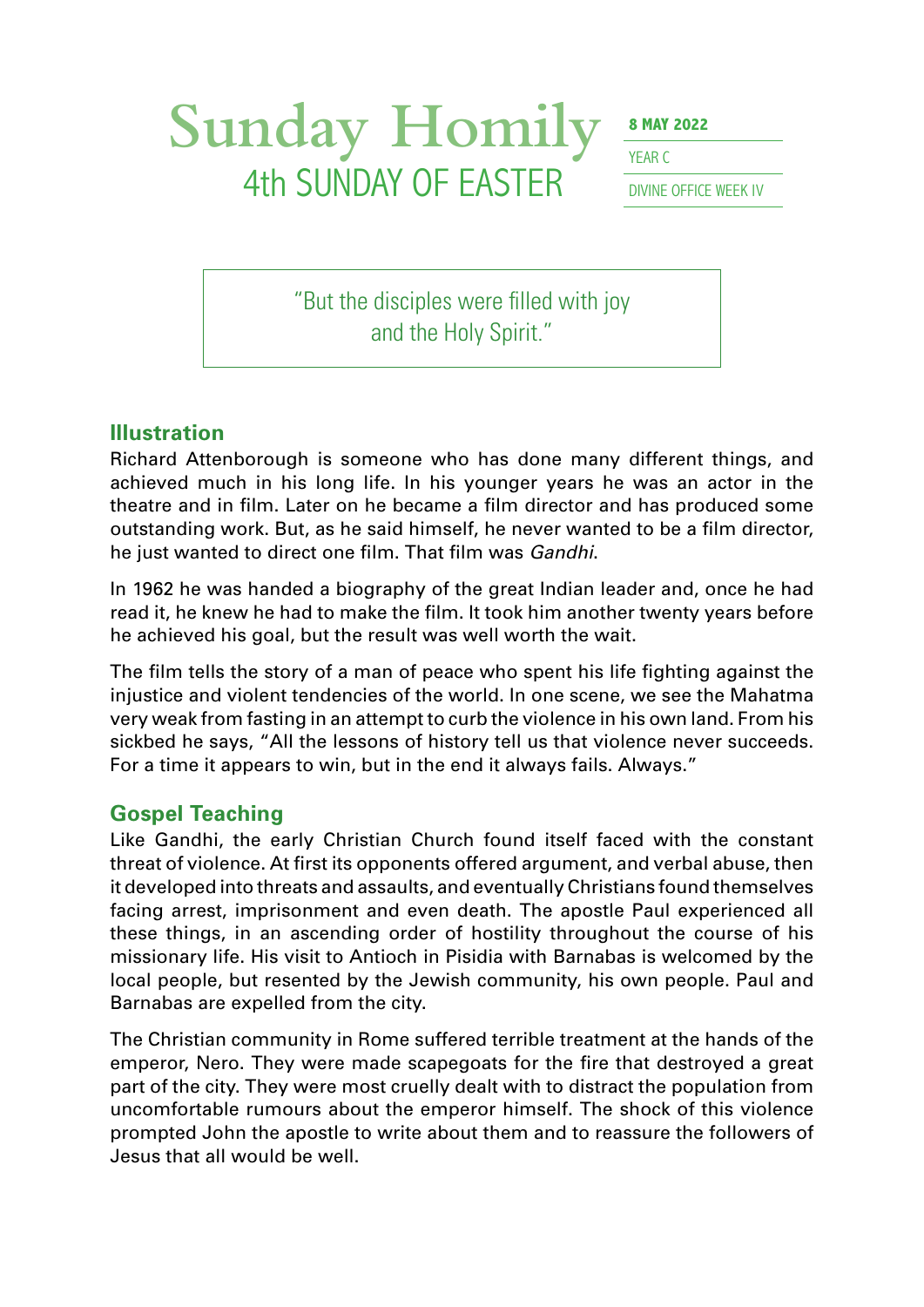The people who went "through the great persecution", as John describes it in today's second reading, were the Christians of Rome, who suffered at the hands of Nero in AD 64. John tells us that God will wipe away all tears from their eyes. He wants us to persevere in our faith and in our love and not to yield to the temptation to turn to violence ourselves.

Our great example in all this is Jesus: the one who describes himself as a shepherd, who cares for his sheep, even to the point of laying down his life for them. In conversation with the Jewish religious leaders, Jesus speaks of his true followers as those who listen to his voice. That voice speaks of peace; it also speaks of justice and truth. It is a voice that will not be silenced. Violence cannot stop the force of truth.

### **Application**

Today's generation, like every generation that has gone before, is plagued by violence. People suffer greatly through the anger, hostility and downright viciousness that occur every day around the globe. The evil that people do lives after them, spawning more evil in its turn, creating cycles of violence.

Looking at history, as Gandhi did, do we learn the lesson it teaches? Looking to Jesus, do we hear his voice? As the followers of Christ, are we true members of his flock, living peaceful lives? John, in his vision, sees a huge number of people, made up from every nation, race, tribe and language. They are people who have suffered, but who have come through suffering and are now victorious. That victory is not only over the violence of others, but also over the temptation to violence that we find in ourselves. This is the greater victory, the victory over ourselves.

Gandhi was inspired in his life by the teaching of Jesus in the Beatitudes: "Blessed are the peacemakers." In his turn, Gandhi inspired Martin Luther King, who led the great movement in America in the 1960s for justice and equality. Both these men, Gandhi and King, met with violent deaths. But they were not defeated. Their message, their voice, their example lives on.

In the face of evil, Jesus does not ask us to do nothing. He asks us to do everything that will lead people into the ways of peace.

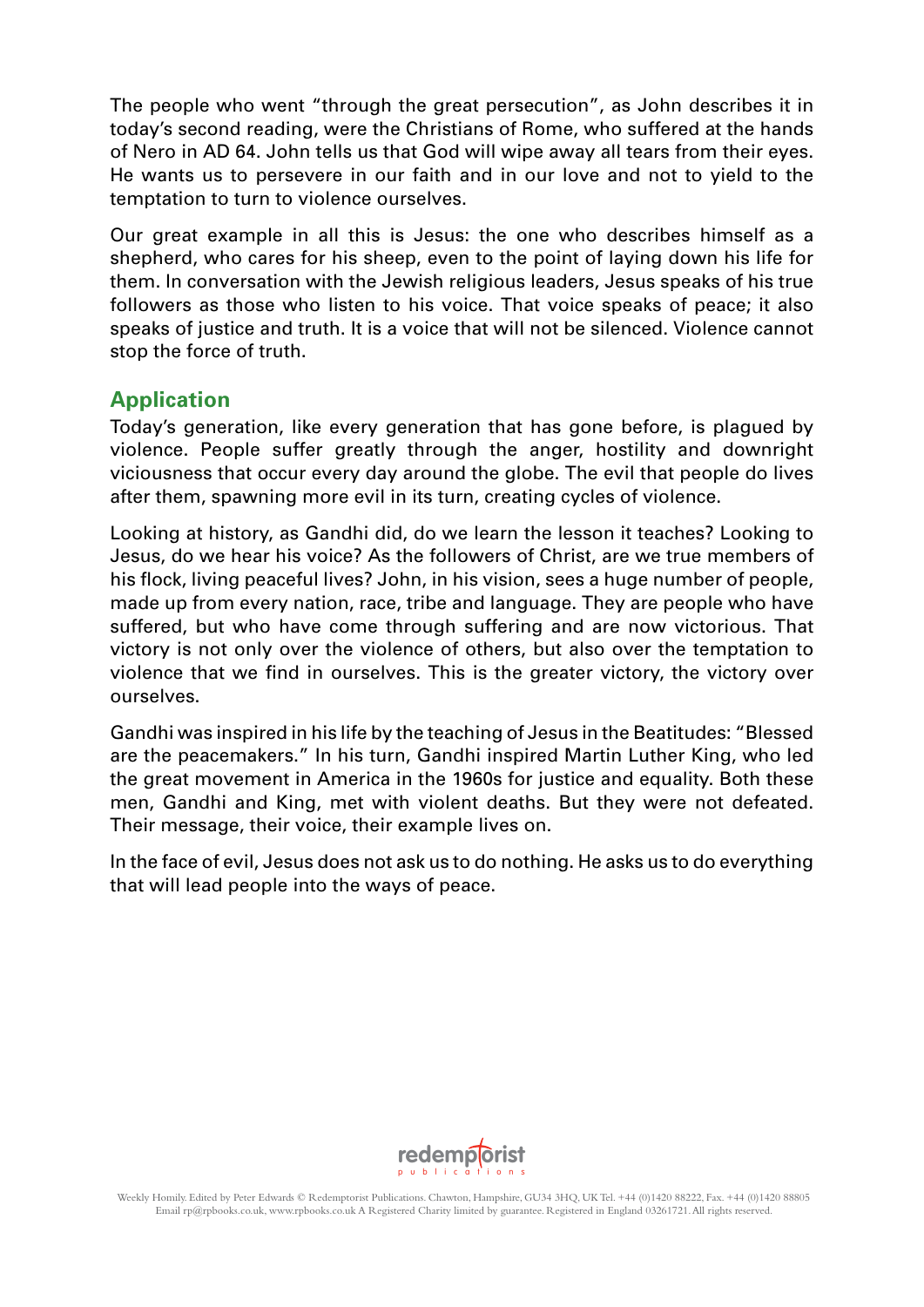## Sunday Homily **15 MAY 2022 5th SUNDAY OF EASTER** DIVINE OFFICE WEEK I

YFAR (

"Love one another; just as I have loved you, you also must love one another."

#### **Illustration**

In the summer months the seaside town becomes very busy. Its well-planned streets, with their brightly coloured shops and houses, are thronged with tourists and holidaymakers. The tree-lined street is filled with cars, and traffic brings noise and bustle to everyday life. On the high street itself stands the Catholic church, a tall grey building. Stepping in off the busy street, and through the porch, one enters a totally different world.

The interior of the building is an enclosed sacred space. The high walls and ceiling encircle a huge space, but not an empty space. This interior is full of silence, peace, light and shadow, colour and stillness. In this spot a person can sit and be still and let all the cares of life fall away.

In a side chapel beside the sanctuary, candles flicker and a few souls can be seen kneeling in prayer. On the altar the Blessed Sacrament is exposed. Yet that real presence of God is felt in every part of this church, it is so well designed. The words of the apostle John, in his vision of heaven, come flooding into the mind: "Here God lives among men."

The people of the town are rightly proud of their church. It is a holy place. Apart from Mass and other ceremonies, people call in to pray at all times of the day. The very air of the building is fragrant with prayer. "They shall be his people, and he will be their God."

Whatever credit must go to the architect – and he deserves much – perhaps the people must be given more. For it is prayerful contact with the living God that truly creates the atmosphere of a holy place.

#### **Gospel Teaching**

When Paul and Barnabas were making their missionary journeys through Asia, their first priority was to create communities of faith, places where God would dwell among his people. They had much success in their work and were able to appoint elders to oversee the communities when they moved on. Whenever they returned to visit these communities, it was like finding a home from home. They were greeted warmly and welcomed into the house of God.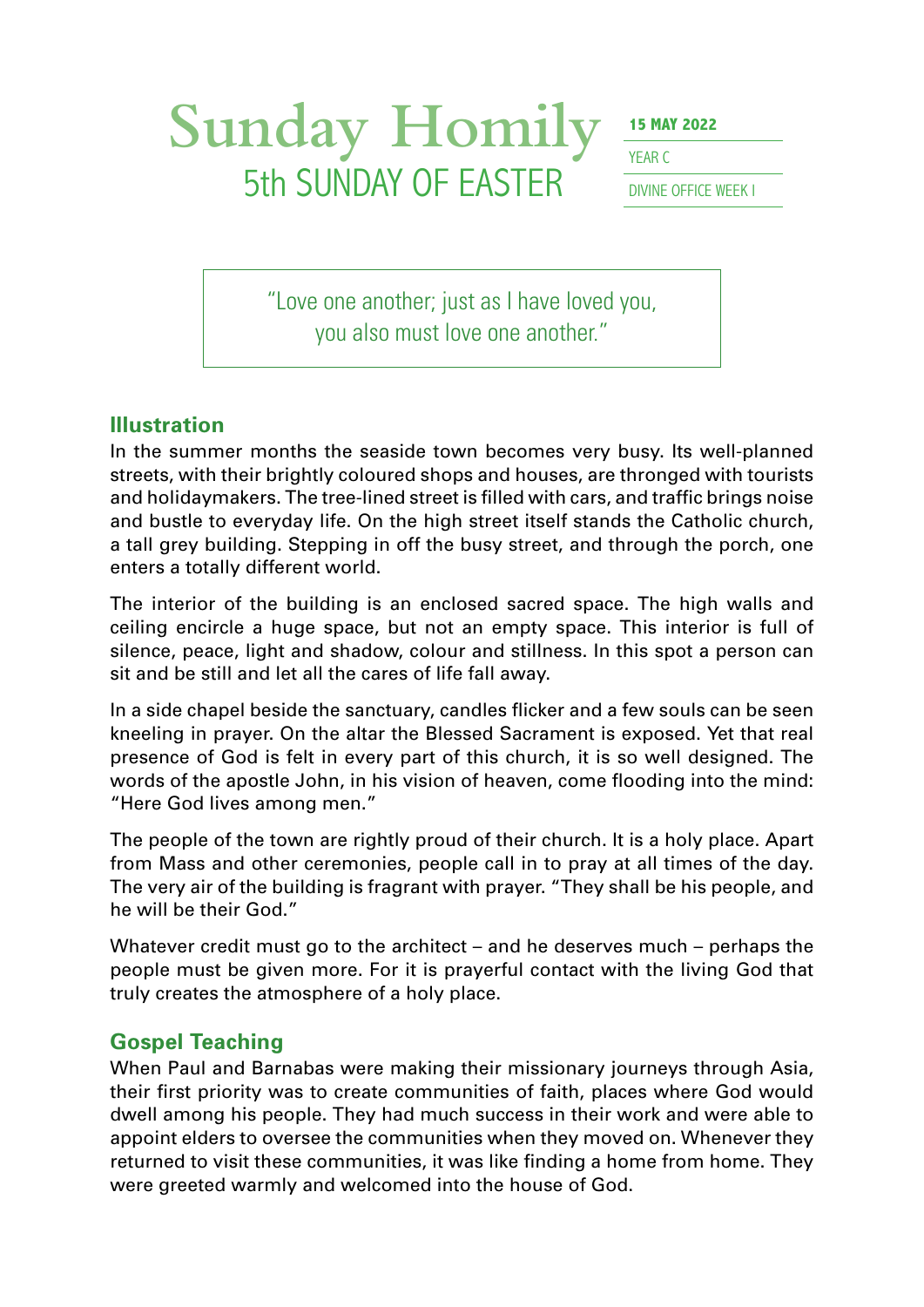When the missionary journey was completed, Paul and Barnabas arrived back safely in Antioch. They had come full circle, and now back in this community they were able to recount the story of their travels, and of the joys and difficulties they had experienced. In return, the community gave them welcome, recognition and rest.

These experiences of community all flow from the room of the Lord's Last Supper. There, as he broke bread with his disciples, Jesus gave them the great commandment, the new commandment: not just to love one another, but rather to love as Jesus had loved. This is a transforming love. It changes the one who loves and it changes the one who receives that love.

This powerful commandment Jesus gave to his friends at the very time that he was being betrayed. Judas had just gone out into the night to give his friend away. At that moment, back in the upper room, Jesus was telling his disciples that this moment of betrayal was also the moment when his glory as the Son of God was being revealed. To persevere in love when you are surrounded by chaos and cruelty, surely this is something glorious, something divine.

## **Application**

All these experiences – of churches, of communities, of the Eucharist, of the Gospel – these belong to us as Christian people. We have tasted something of the divine, something of John's vision of heaven, in the course of our life. But for many people these things are unknown. They have never felt the nearness of God. But they do know about tears, and death, and mourning and sadness. This is the world they live in. A walk into a peaceful church may soothe but will not solve their problems. What will?

In talking with his disciples, Jesus says very clearly, "By this love you have for one another, everyone will know that you are my disciples." Our faith in Jesus Christ calls us to persevere in love, even in the face of hostility and hardships. As Paul and Barnabas remind us, "We all have to experience many hardships before we enter the kingdom of God."

By this love let us help to wipe away the tears from people's eyes. When they feel that they are loved, then they will know that the world is new.

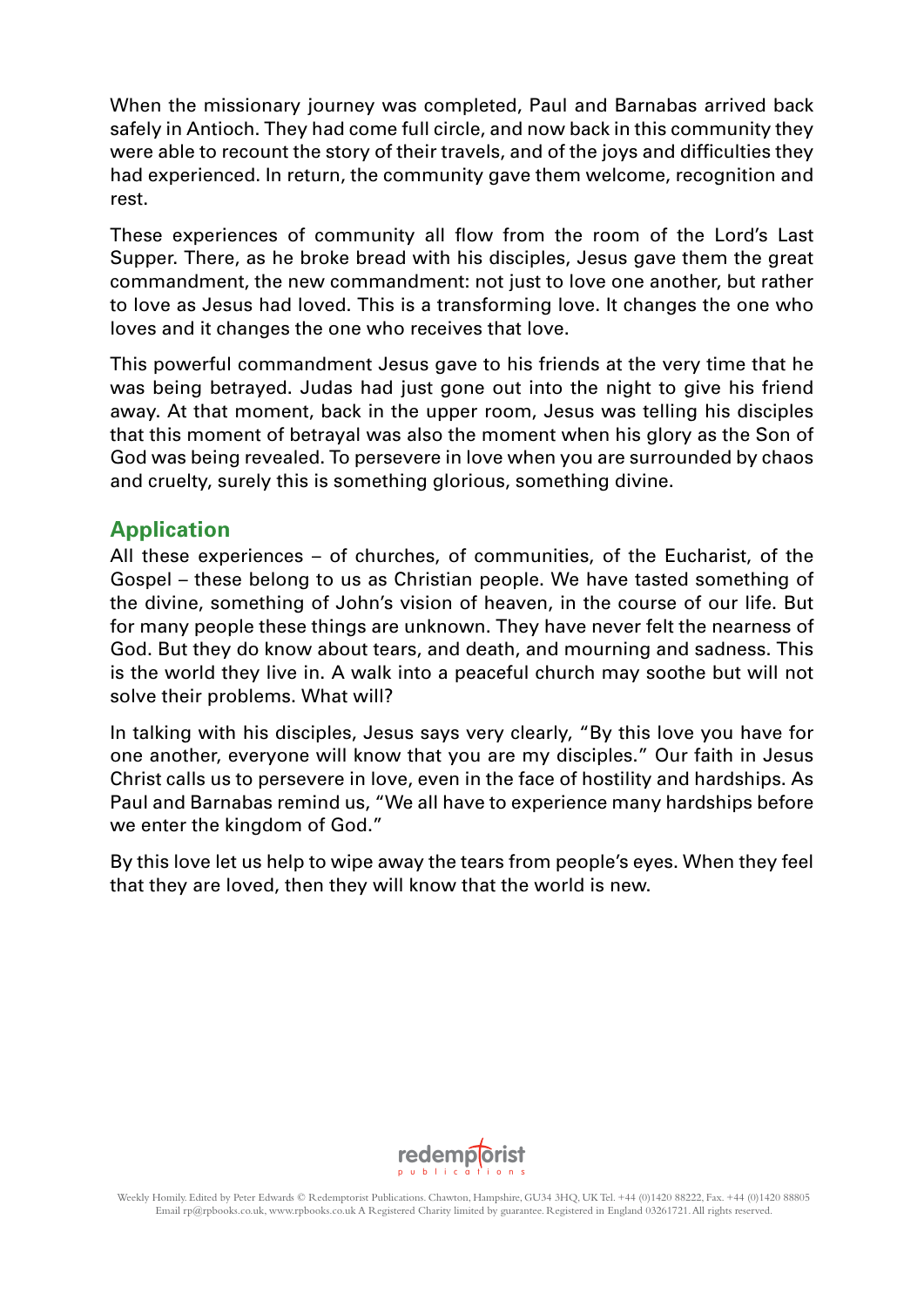# Sunday Homily <sup>22 MAY 2022</sup> **6th SUNDAY OF EASTER** DIVINE OFFICE WEEK II

YFAR C

"Peace I bequeath to you, my own peace I give you."

### **Illustration**

Anyone who has worked with people will know that success comes down to listening to each other. Those charged with helping others in a professional way would tell us that ninety per cent of their time is taken up in listening to what is said and, more importantly, in noting the underlying fears and anxieties. This is a special gift, as we humans tend to make things more complicated than they need to be.

An interesting way to test people's listening skills is to ask them to pass on one or two lines of information by simply whispering it to the person next to them. If this is done in a group, then, as the message is passed from person to person, people will mishear the message or add their own twist to the story, so that the final version may bear little resemblance to the original news.

## **Gospel Teaching**

The writer of the Apocalypse tries to convey his vision of the heavenly city, the kingdom of light where all will be perfect and united around the Almighty. The Church on earth witnesses to this kingdom and in some ways is a forerunner of it, but that doesn't mean that we remain free from turmoil.

The history of the early Church is one of division. Sometimes traditions would collide, yet often communities stood firm, connected to Christ the cornerstone. The dispute at Antioch is a good example of the kind of struggle that occurs in every age. The visitors had come to command and condemn, not to listen; they wanted to impose the demands of race and culture on this fledgling Christian community. The question of circumcision disguised a bigger debate: whether it was the law that saved, or being baptised into Christ. It was also about who held the power in the Church, which was quickly becoming predominantly Gentile.

The disquiet of the locals is matched by the unspoken fears of these self-appointed teachers. Yet let's not be too quick to judge them. Acting out of arrogance and self-importance, it can be easy to justify certain positions, forgetting that it is the Spirit that gives us the gift of faith. In this particular debate it is the same Spirit that brings the peace of Christ to the community.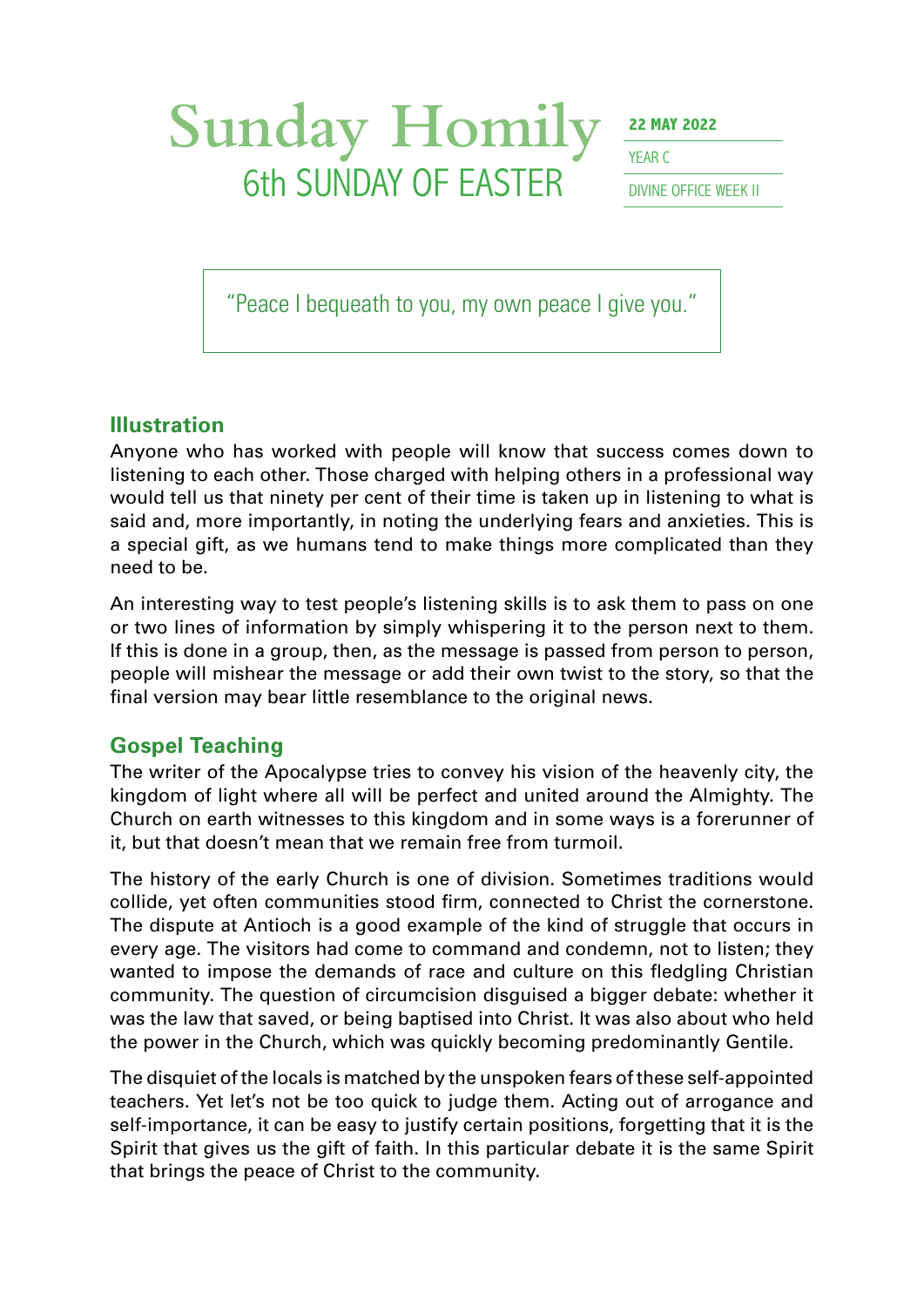So what is this peace that is promised by Christ? It is a peace the world cannot give, because it is intimately connected with the kingdom. Jesus tells his followers of the Pentecost experience. He must return to the Father, so that the Advocate can be sent to be with them. The Spirit will be a helper and defender who will teach and hold them together through times of trial. They will be strengthened by the Spirit dwelling within them in Christ's name. The promise made to the covenant people is fulfilled. The peace of Christ is nothing less than a sharing in life eternal. It is something his followers can have now, if they are willing to keep his word and listen to the Advocate. That Spirit continues to dwell within our communities, casting out fear and binding us together.

### **Application**

Peace is more than the absence of conflict and war. Christ asks us not to be afraid, reassuring us that he has left us a companion for the journey. Yet the Spirit of Pentecost usually indicates a time of testing to come. The Spirit is sent among us to quell our fears in the midst of the world. The presence of the Spirit certainly does not preclude debate within the Church – in fact this is the way the Church has developed through the years. It is possible to disagree and still love each other enough to try to listen and understand. It also helps to find time for prayer, that we might give ear to the Spirit within.

The disputes of the early Christians may seem a bit obscure and irrelevant to us. But one thing is clear, in their time and in ours: it is hard to be open to people and resist the temptation to place our burdens on them. It's more convenient to tell others we have everything worked out and that their role is simply to follow our way of doing things. Yet all the while Jesus makes it so simple: "If anyone loves me he will keep my word." Others might be able to cast a new light on that word for us. God's Spirit can work in amazing and unexpected ways, in us and in others – are our minds and hearts truly open to believe that?

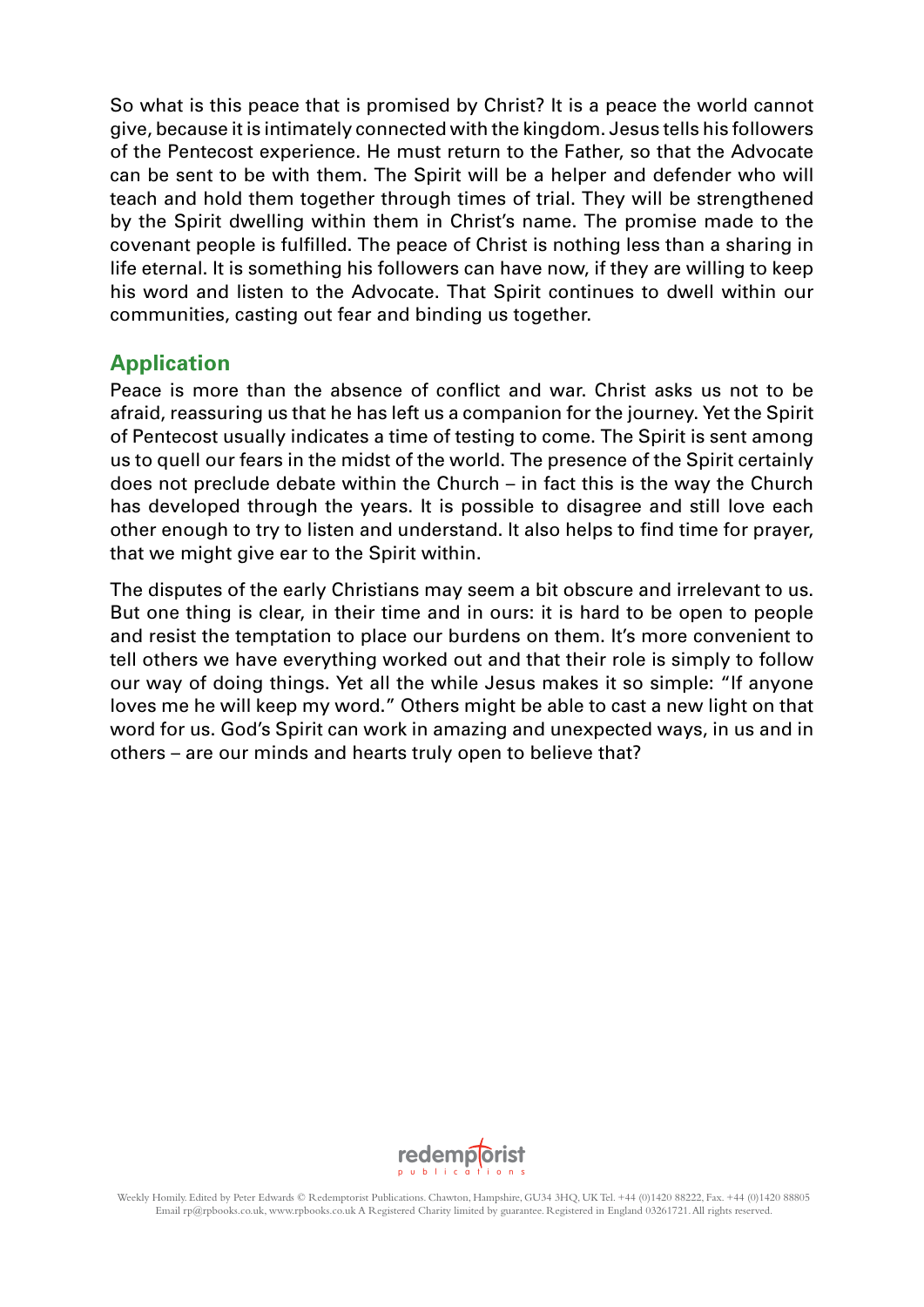## Sunday Homily <sup>29 MAY 2022</sup> **7th SUNDAY OF EASTER** DIVINE OFFICE WEEK III

YFAR C

"May they all be one."

### **Illustration**

At the time of the Irish rebellion – Easter 1916 – people in Ireland were thrown into the turmoil of division. The War of Independence was to follow, and after that the tragedy of civil war. Two young men, Michael Collins and Harry Boland, fought side by side in the War of Independence. They were great friends, and were rivals in love for the same girl. When a political compromise secured a form of independence, these loyal friends found themselves on opposite sides as the bloodshed of civil war began. Their friendship was not broken, nor their faith in each other, but their politics drove them apart.

In the struggles that followed, Harry Boland was shot and killed by soldiers working for Collins. "The Big Fellow", as Collins was called, mourned deeply the loss of his friend. All too soon, Collins himself would be caught in the crossfire, and he too was killed. Since then, books and films have been made telling the story of this period, the tragedy of war, the waste of life and the heartbreaking tales of friendships destroyed. People who want the same thing go about getting it in different and conflicting ways, and find themselves destroying one another in the process.

As this particular story approaches its centenary in the coming years, its lessons are there for all to see. How easily we fall into hostilities with one another; how, without our wanting it, we can become enemies of those we love; how our good intentions and fervent desires can blind us to that greater good that we should love one another above all things.

#### **Gospel Teaching**

In the early days of the Church, two young men appear in the story as conflict and hostilities break out. Both are religious young men. Both are eager for the cause of God and the salvation of people. Both have been brought up to be fervent followers of their Jewish faith. In other circumstances they might even have become firm friends, but the events that brought them together were troublesome and violent.

The first young man is Stephen, who has become a Christian and is a superb preacher of the "new way". His success as a preacher brings him into conflict